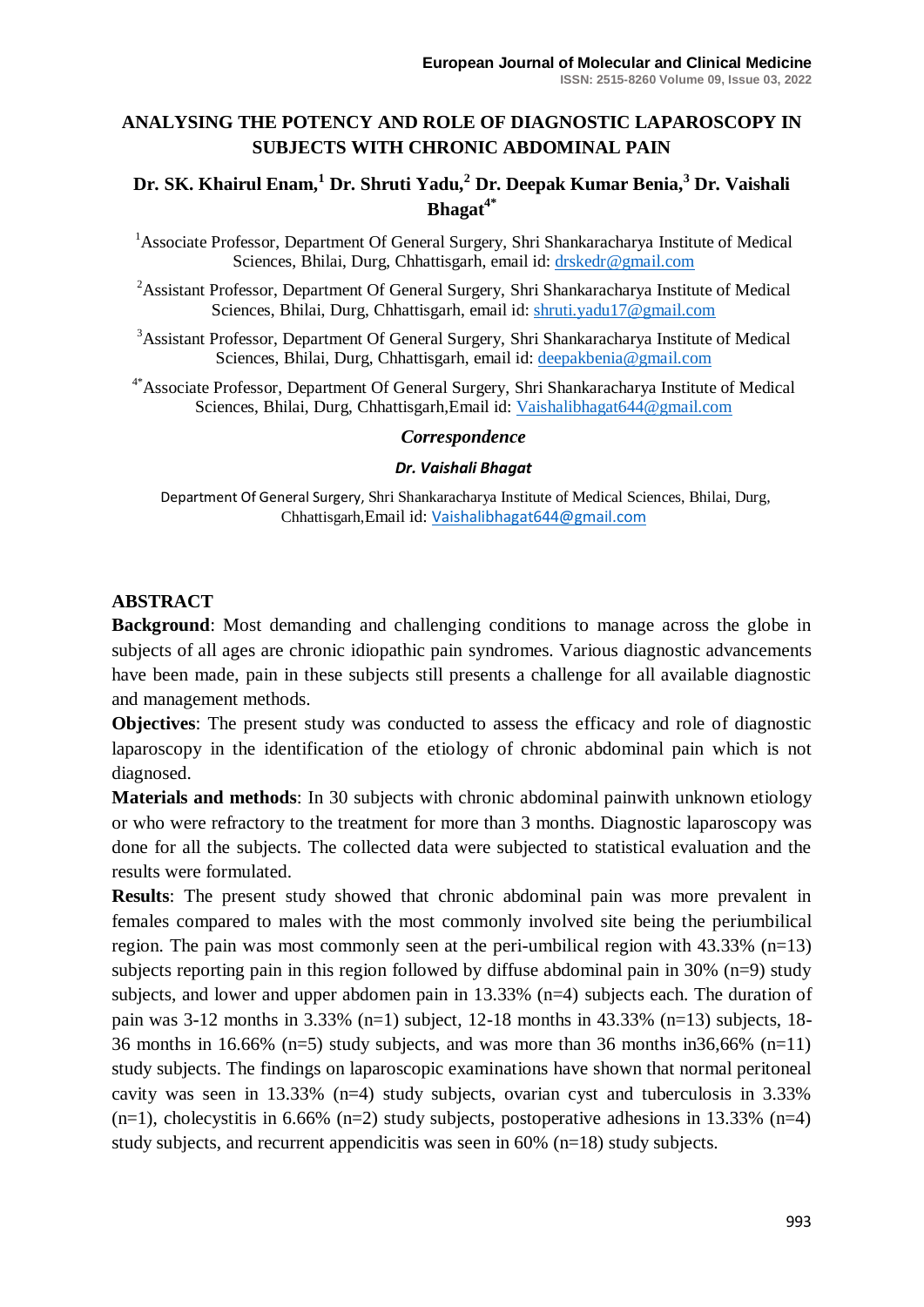**Conclusion**: The present study concludes that chronic abdominal pain is most commonly caused by recurrent appendicitis where diagnostic laparoscopy is efficacious and safe for diagnosing and managing these subjects.

**Keywords:** Abdominal Pain, Adhesions, Appendicitis, Laparoscopy, Laparotomy

## **Introduction**

The most difficult pain to diagnose and manage is chronic abdominal pain showing its unrewarding nature for both treating physicians and affected subjects. Chronic abdominal pain is a difficult entity to diagnose. Chronic abdominal pain leads to disability and suffering to affected subjects both psychologically and physically.<sup>1</sup>

Chronic abdominal pain leads to poor quality of life. Previous literature data shows that in hospital populations and community subjects, chronic abdominal pain remains a pervasive problem. In most subjects, the diagnostic procedures were already conducted. In the previous literature data, chronic abdominal pain was not associated with any specific diagnosis or etiology after the diagnostic procedures in these subjects. These pathologic searches usually involve procedures as lower and upper GI endoscopies, screening for undiagnosed carcinoma, and computerized tomography.<sup>2</sup>

Laparoscopy is a surgical procedure equal in invasiveness to exploratory laparotomy. Laparoscopy is not only a diagnostic procedure but also shows a better picture of the peritoneal cavity compared to exploratory laparotomy to the surgeon's expertise in the field. To attain a clear diagnosis from laparoscopy, correct and accurate technique, surgical expertise in the field, extensive clinical knowledge, and knowledge of pathologies seen in the abdomen.<sup>3</sup>

To provide accurate treatment and manage chronic abdominal pain, it is vital to diagnose subjects at an early stage, which might help prevent unnecessary exposure to laparotomy. The rapid return to normalcy and recovery following diagnostic laparoscopy provides an extra advantage to the surgeon for adopting more laparoscopic techniques.<sup>4</sup>The present study showed that chronic abdominal pain was more prevalent in females compared to males with the most commonly involved site being the periumbilical region

#### **Materials and Methods**

The study was conducted atDepartment Of General Surgery, Shri Shankaracharya Medical College, Bhilai, Durg, Chhattisgarhfrom June 2021 to December 2021. The study population was comprised of the subjects visiting the Outpatient Department of the Institute. The present study included a total of 30 subjects from both genders having chronic abdominal pain undiagnosed for more than 3 months.

After the final inclusion of the study subjects, detailed history was taken and examination was done for all the study subjects. This was followed by recording the demographics including investigations done, comorbid conditions, history of surgical intervention, vaginal discharge, fever, vomiting, abdominal pain site, and illness duration. After including the subjects, informed consent was taken from all the subjects in both written and verbal form. Intraoperative findings and intervention has done were also assessed. Intraoperative findings were recorded and were correlated with histopathology findings. Intraoperative and postoperative complications were assessed and pain relief was recorded.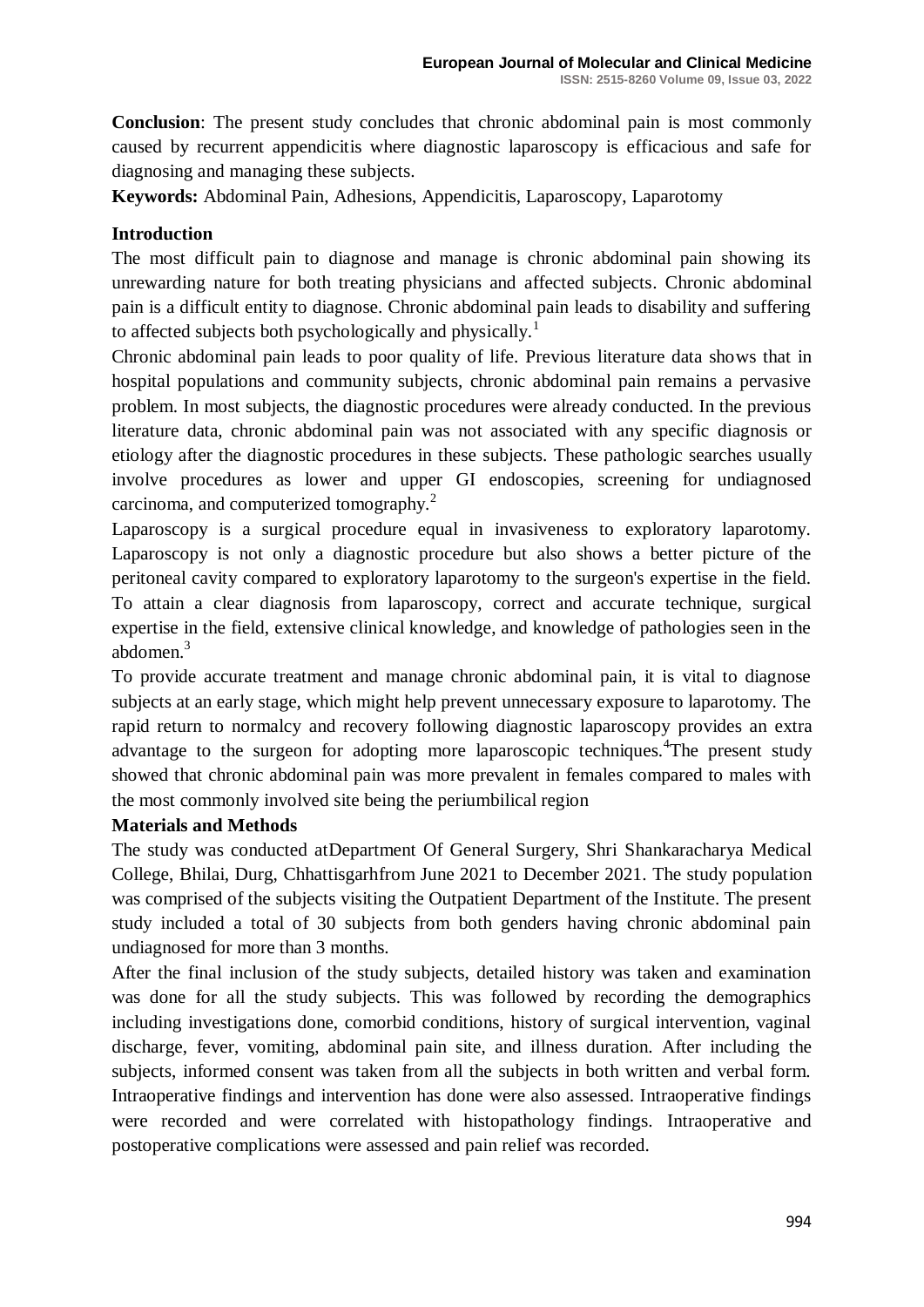The inclusion criteria for the study were subjects having chronic abdominal pain undiagnosed by X-ray, ultrasound, urine examination, blood counts, clinical examination, history, and other examination., subjects from both genders, more than 15 years of age, chronic abdominal pain refractory to treatment, and subjects not willing to participate in the study. The exclusion criteria for the study were subjects having pain for less than 3 months, subjects of age less than 15 years, pregnant females, subjects having carcinoma, myocardial infarction, coagulation defects, subjects critically ill, medically unfit subjects, and females who delivered recently.

All laparoscopy was done under general anesthesia using the camera. During laparoscopy, the abdomen was inspected with visceral contents from the peritoneal surface, ovaries, fallopian tubes, uterus, retroperitoneal organs, terminal ileum, appendix, intestine, stomach, gall bladder, and liver.

During laparoscopy, adhesion of the anterior abdominal wall to bowel loops was also assessed. The surgical intervention was conducted based on intraoperative findings following indications ranging from suspicious lesion biopsy to appendectomy to adhesiolysis. Umbilical ports were then closed.

The collected data were subjected to the statistical evaluation using SPSS software version 21 (Chicago, IL, USA) and one-way ANOVA and t-test for results formulation. The data were expressed in percentage and number, and mean and standard deviation. The level of significance was kept at  $p<0.05$ .

#### **Results**

The present clinical study showed that chronic abdominal pain was more prevalent in females compared to males with the most commonly involved site being the periumbilical region. The present study included a total of 30 subjects from both genders having chronic abdominal pain undiagnosed for more than 3 months. The demographic characteristics of the study subjects are listed in Table 1. It was seen that the mean age of the study subjects was 36.4±6.22 years with the majority of the subjects within the age range of 31-40 years with 46.66% (n=14) subjects followed by 36.66% (n=11) subjects within the age range of 16-30 years, 13.33% (n=4) subjects from age of 41-50 years, and 3.33% 9n=1) subject from age of 51-60 years. There were  $33.33\%$  (n=10) males and 66.66% (n=20) males in the present study.

On assessing the pain characteristics, it was seen that pain was most commonly seen at the peri-umbilical region with 43.33% (n=13) subjects reporting pain in this region followed by diffuse abdominal pain in 30% (n=9) study subjects, and lower and upper abdomen pain in 13.33% (n=4) subjects each. The duration of pain was 3-12 months in 3.33% (n=1) subject, 12-18 months in 43.33% (n=13) subjects, 18-36 months in 16.66% (n=5) study subjects, and was more than 36 months in 36,66% (n=11) study subjects as depicted in table 2.

The findings on laparoscopic examinations have shown that normal peritoneal cavity was seen in 13.33% (n=4) study subjects, ovarian cyst and tuberculosis in 3.33% (n=1), cholecystitis in 6.66% (n=2) study subjects, postoperative adhesions in 13.33% (n=4) study subjects, and recurrent appendicitis was seen in 60% (n=18) study subjects as shown in Table 3.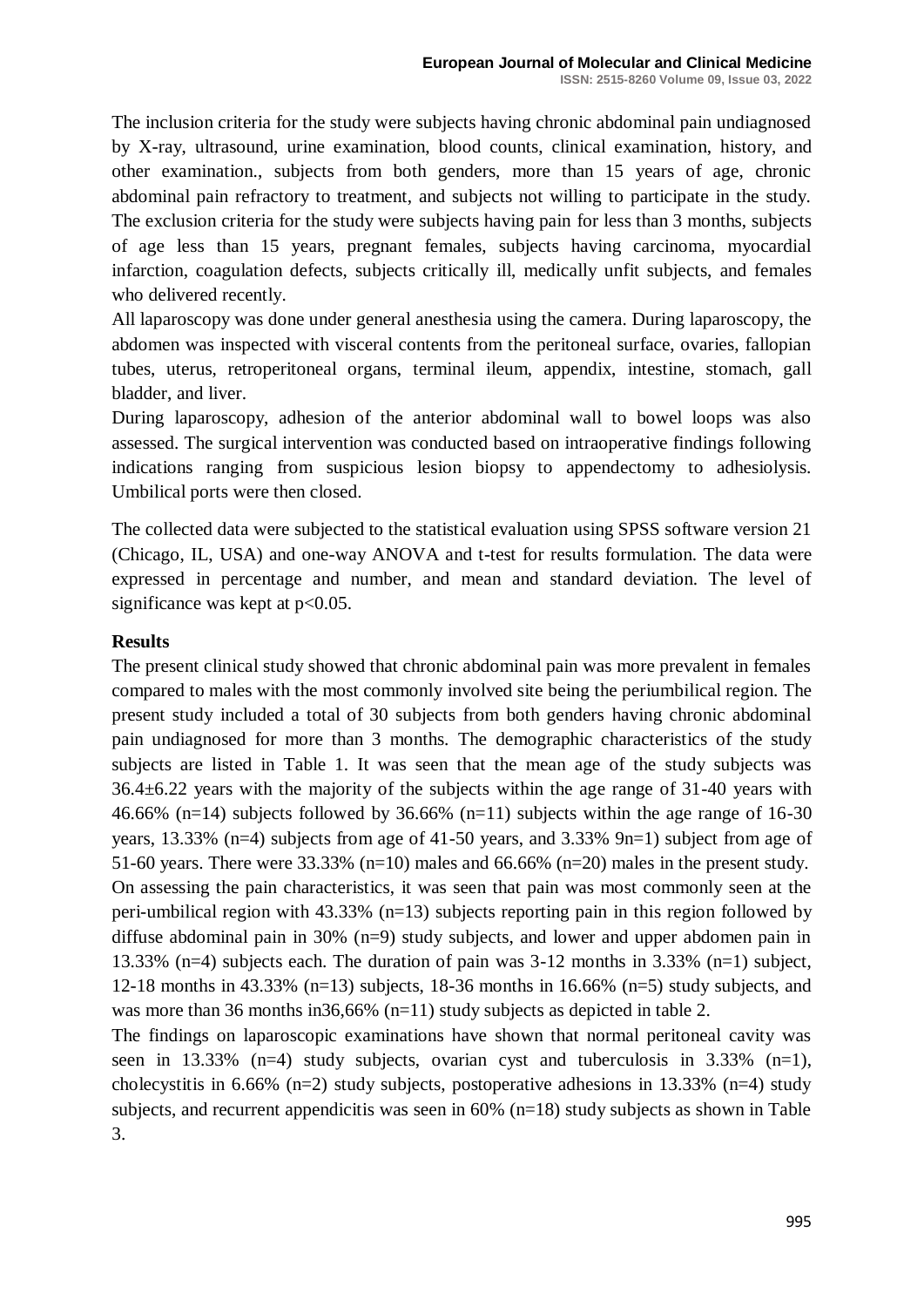## **Discussion**

The present clinical study showed that chronic abdominal pain was more prevalent in females compared to males with the most commonly involved site being the periumbilical region. The present study included a total of 30 subjects from both genders having chronic abdominal pain undiagnosed for more than 3 months. It was seen that the mean age of the study subjects was 36.4±6.22 years with the majority of the subjects within the age range of 31-40 years with 46.66% (n=14) subjects followed by 36.66% (n=11) subjects within the age range of 16-30 years, 13.33% (n=4) subjects from age of 41-50 years, and 3.33% 9n=1) subject from age of 51-60 years. There were  $33.33\%$  (n=10) males and 66.66% (n=20) males in the present study. These results were consistent with the findings of Dunker MS et  $al^5$  in 2004 and Shayani V et  $a^{6}$  in 2002 where authors have assessed subjects with comparable demographic characteristics as in the present study.

On assessing the pain characteristics, it was seen that pain was most commonly seen at the peri-umbilical region with 43.33% (n=13) subjects reporting pain in this region followed by diffuse abdominal pain in 30% (n=9) study subjects, and lower and upper abdomen pain in 13.33% (n=4) subjects each. The duration of pain was 3-12 months in 3.33% (n=1) subject, 12-18 months in 43.33% (n=13) subjects, 18-36 months in 16.66% (n=5) study subjects, and was more than 36 months in 36,66% (n=11) study subjects. These results were in agreement with the studies of Kumar KA et al<sup>7</sup> in 2013 and Gouda M El-labban et al<sup>8</sup> in 2010 where similar pain characteristics as in the present study were described by the authors.

The findings on laparoscopic examinations have shown that normal peritoneal cavity was seen in 13.33% (n=4) study subjects, ovarian cyst and tuberculosis in  $3.33\%$  (n=1), cholecystitis in 6.66% (n=2) study subjects, postoperative adhesions in 13.33% (n=4) study subjects, and recurrent appendicitis was seen in  $60\%$  (n=18) study subjects. These results were comparable to the results by the studies of Raymond  $P<sup>9</sup>$  in 2003 and Thanapongsethron W et  $al^{10}$  in 2005 where authors have presented a comparable prevalence of chronic abdominal pain etiologies as in the present study.

#### **Conclusion**

Within its limitations, the present study concludes that laparoscopy is an efficacious, quick, and safe diagnostic modality with high accuracy for managing the subjects with undiagnosed chronic abdominal pain in subjects who were refractory to the treatment and where conventional modalities have failed to diagnose the chronic abdominal pain.However, the present study had a few limitations including small sample size, cross-section nature, and geographical area biases. Hence, more longitudinal studies with a larger sample size and longer monitoring period will help reach a definitive conclusion.

#### **References**

- 1. American Academy of Paediatrics Subcommittee on Chronic Abdominal Pain. Chronic Abdominal Pain in children, Paediatrics. 2005;115:812-5.
- 2. Paajanen, Hannu, Julkunen, Kristiina, Waris, Heidi, Laparoscopy in Chronic Abdominal Pain: A Prospective Nonrandomized Long-term Follow-up Study, Journal of Clinical Gastroenterology. 2005;39:110-4.
- 3. Camilleri M. Management of patients with chronic abdominal pain in clinical practice. Neurogastroenterology Motil. 2006;18:499–506.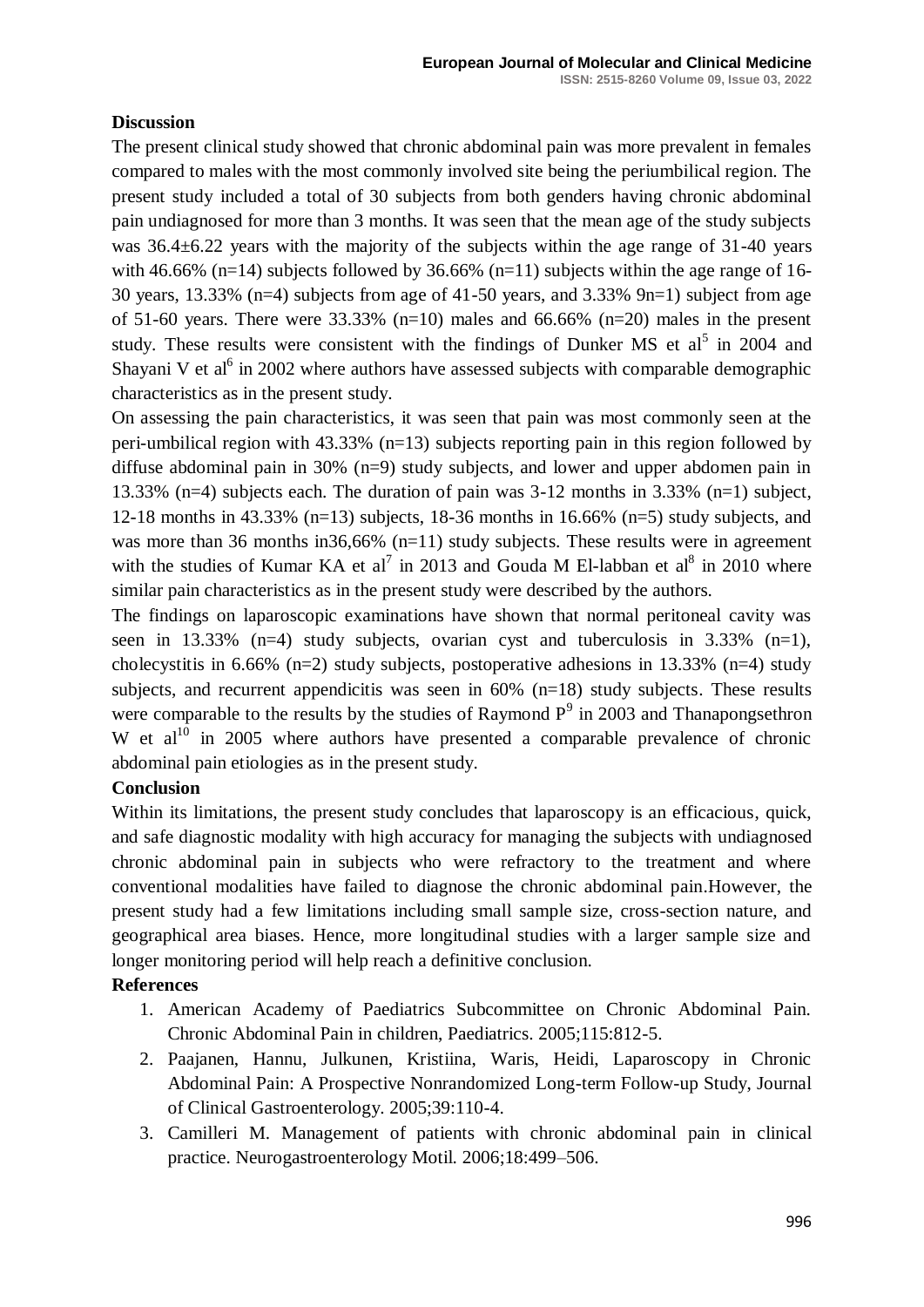- 4. Salky BA, Edye MB. The role of laparoscopy in the diagnosis and treatment of abdominal Pain syndromes; Surg Endosc. 1998;12:911-4.
- 5. Dunker MS, Bemelman WA, Vijn A et al. Long-term outcomes and quality of life after laparoscopic adhesiolysis for chronic abdominal pain. J Am Assoc Gynecol Laparosc*.* 2004;11:36-41.
- 6. Vafa Shayani, Claudine Siegert, Philip Favia. The Role of Laparoscopic Adhesiolysis in the Treatment of Patients with Chronic Abdominal Pain or Recurrent Bowel Obstruction, JSLS. 2002;6:111-4.
- 7. Kinnaresh ashwin kumar baria role of laparoscopy in diagnosis and management of chronic Abdominal pain. Indian J. Sci. Res. 2013;4:65-8.
- 8. Gouda M El-labban, Emad N Hokkam. The efficacy of laparoscopy in the diagnosis and management of chronic abdominal pain. J minim Access Surg. 2010;6:95-7.
- 9. Raymond P, Onders MD, Elizabeth A, Mittendorf MD. Utility of laparoscopy in chronic abdominal Pain. Surg. 2003;134:549-54.
- 10. Thanapongsathron W, Kanjanabut B, Vaniyapong T, Thaworncharoen S. Chronic right lower quadrant abdominal pain: laparoscopic approach. J Med Assoc Thai. 2005;88:42-7.

# **TABLES**

| <b>Characteristics</b> | <b>Parameters</b> | Percentage $(\% )$ | Number (n) |
|------------------------|-------------------|--------------------|------------|
| <b>Mean Age</b>        |                   | $36.4 \pm 6.22$    |            |
| <b>Age Range</b>       | $16 - 30$         | 36.66              | 11         |
|                        | $31 - 40$         | 46.66              | 14         |
|                        | $41 - 50$         | 13.33              | 4          |
|                        | $51 - 60$         | 3.33               |            |
| <b>Gender</b>          | Males             | 33.33              | 10         |
|                        | Females           | 66.66              | 20         |

**Table 1: Demographic characteristics of the study subjects**

| <b>Parameters</b>       | <b>Characteristics</b> | Percentage $(\% )$ | Number (n)     |
|-------------------------|------------------------|--------------------|----------------|
| <b>Pain Site</b>        | Diffuse abdominal      | 30                 | 9              |
|                         | Peri-umbilical         | 43.33              | 13             |
|                         | Lower abdomen          | 13.33              | $\overline{4}$ |
|                         | Upper abdomen          | 13.33              | $\overline{4}$ |
| Pain<br><b>Duration</b> | $3 - 12$               | 3.33               |                |
| (months)                |                        |                    |                |
|                         | $12 - 18$              | 43.33              | 13             |
|                         | 18-36                  | 16.66              | 5              |
|                         | $>36$                  | 36.66              | 11             |

#### **Table 2: Pain characteristics in the study subjects**

| <b>Findings</b>     | Percentage $(\% )$ | Number $(n)$ |
|---------------------|--------------------|--------------|
| <b>Normal</b>       | 13.33              |              |
| <b>Tuberculosis</b> | 3.33               |              |